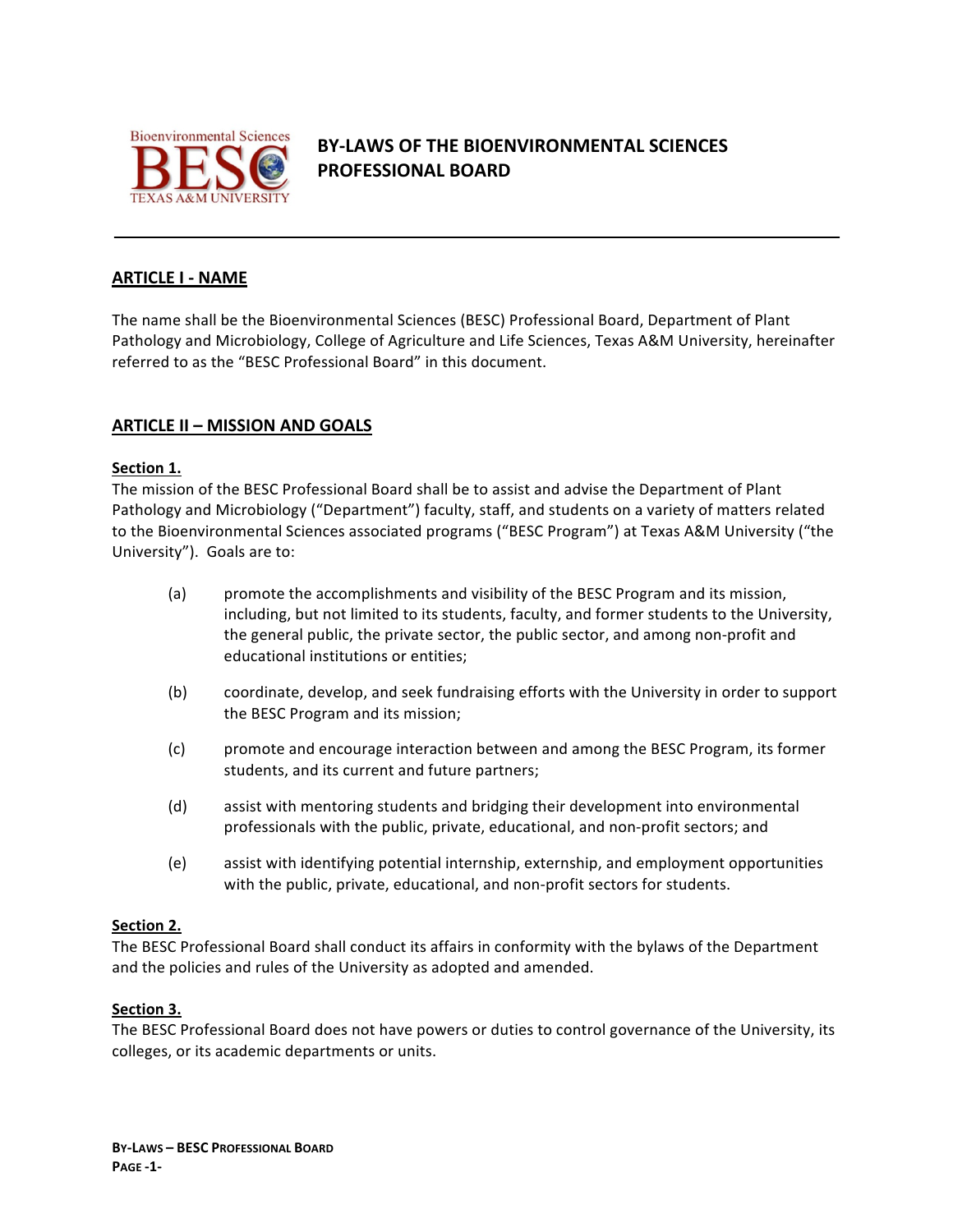# **ARTICLE III - MEMBERSHIP**

### **Section 1.**

The membership of the BESC Professional Board shall not exceed 24 nor be less than 12, the ex-officio membership shall not exceed six (6).

# **Section 2.**

Any person interested in the Mission and Goals of the BESC Professional Board shall be eligible for membership, provided that such person shall be proposed by one member (including ex-officio member) and endorsed by no less than two other members as well as by the Head of the Department. Members shall be from diverse groups such as former students, members of professional organizations, retired faculty and administrators, community organizations, and the private sector. A Nominating Committee shall be established by the Chair to develop the slate of member nominees annually for presentation to the BESC Professional Board, with voting taking place at the first regular meeting of the spring semester. A simple majority vote of those present and voting shall elect the members. A new member's term shall begin on the date of the first regular meeting of the fall semester, except that when a vacancy has occurred and a new member has been elected by special election to fill such vacancy for the duration of the term, such new member's term shall begin on the date of that special election. The BESC Professional Board should be constituted with due regard to the commitment of the University to diversity with respect to race and ethnicity, age, gender, creed, geographic origin, vocation, and philosophical orientation.

#### **Section 3.**

Members shall be elected to three-year terms and may be re-elected to one successive term for a maximum consecutive tenure of six years of service. A retiring member's term shall expire on the date prior to the first regular meeting of the academic year. After an interim year off (September to August) the BESC Professional Board, a person may be eligible for re-election. There shall be no lifetime limit on the number of terms that may be served. The terms of members shall be staggered so that approximately one-third of the BESC Professional Board members' terms expire each year.

#### **Section 3.a.**

The Inaugural BESC Professional Board members, consisting of those members invited to the inaugural meeting of the BESC Professional Board on September 21, 2012, shall serve for a term of three years. After completion of their three year term, those Inaugural BESC Professional Board members seeking to remain on the BESC Professional Board, and so elected, shall draw random lots to determine whether their successive term will be one, two, or three years.

#### **Section 4.**

Ex-officio non-voting members shall include a BESC Program student representative as appointed by the Head of the Department and/or his or her designees, the Immediate Past Chair, the Head of the Department and/or his or her designees, the faculty liaison to the BESC Professional Board, and any other person(s) approved by a majority of the BESC Professional Board.

#### **Section 5.**

Each BESC Professional Board Chair shall serve a one-year subsequent term as ex-officio Immediate Past Chair. 

**BY-LAWS – BESC PROFESSIONAL BOARD PAGE -2-**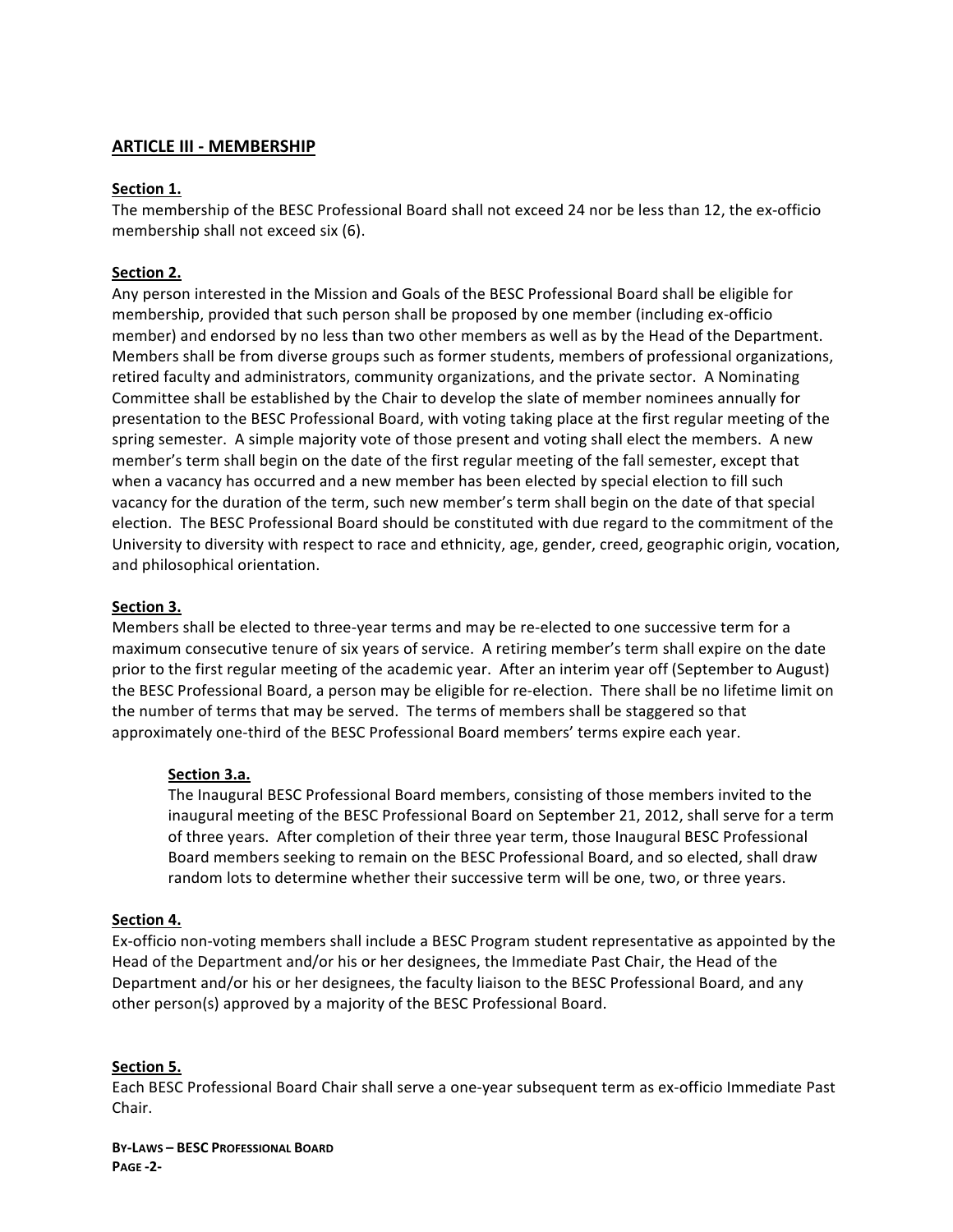### Section 6.

Any elected member may be removed for just cause by a vote of two-thirds of all current members. A notice of reason for removal shall be given in writing at least twenty-one days before removal action is taken. Just cause shall include behavior or conduct that is detrimental to the interests of the University, the Department, and/or the BESC Program.

# **Section 7.**

In the event of a vacancy on the BESC Professional Board by death, disability, resignation, just cause, or any other reason, the BESC Professional Board may elect a successor to serve the unexpired portion of the term of the member vacating the position, by special election in accordance with Article III, Section 2.

#### **Section 8.**

Members are required to attend no less than one regular meeting per academic year. Failure to meet the minimum attendance requirements shall be considered just cause for consideration for immediate removal from the BESC Professional Board.

# **ARTICLE IV - OFFICERS AND DUTIES**

#### **Section1.**

The officers of the BESC Professional Board shall be an elected Chair, Vice Chair, and Secretary. Members shall elect the Chair, Vice Chair and Secretary.

#### Section 2.

The Executive Committee shall be comprised of the Chair, Vice Chair, Secretary, immediate Past Chair, the Head of the Department, and each standing committee chair.

#### **Section 3.**

At the first meeting in the academic year in which the terms of elected officers shall expire, the Chair shall appoint a Nominating Committee to recommend a slate of nominees to fill the positions of the members whose terms are expiring, which Nominating Committee shall include the Head of the Department and/or his or her designees. The Nominating Committee shall provide the slate of nominees no less than thirty (30) days prior to the final meeting of the academic year. Additional nominations from the BESC Professional Board members present at the final meeting shall be permitted at that time.

#### Section 4.

The officers shall be elected by majority vote of those attending the final meeting of the academic year. Their terms shall be for two years and shall begin upon election. Any officer may be removed by twothirds of the current members.

#### **Section 5.**

No member shall be eligible to serve more than two consecutive terms in the same office. Should their BESC Professional Board membership terms expire before the expiration of their terms as officers, they may remain in office until their terms of office are completed. Should the second board membership term of the Chair or Vice Chair expire simultaneously with the expiration of his/her first term in office, he/she may remain in office, if elected, until the second full two-year term of office is completed.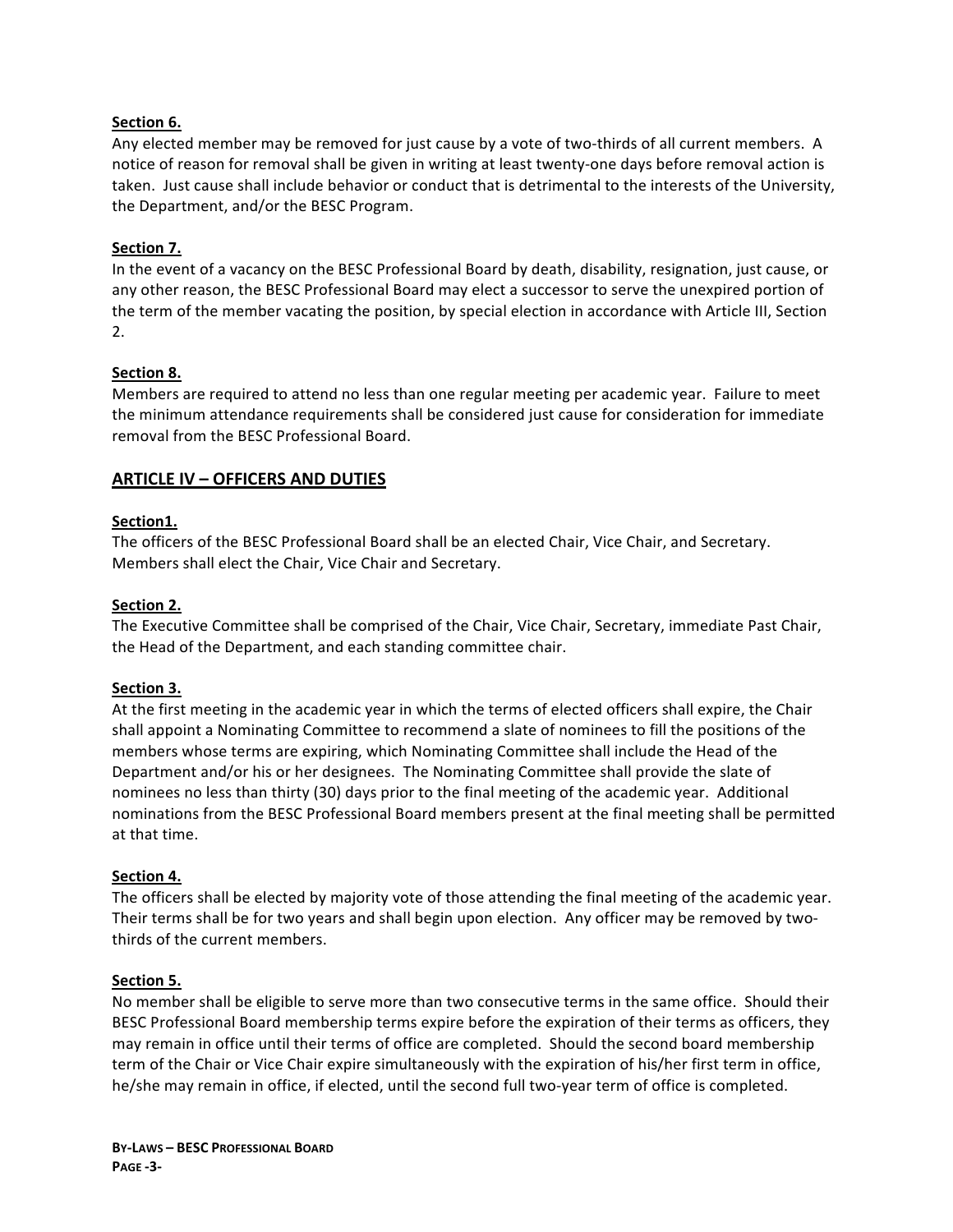#### Section 6.

All vacancies in elected offices shall be filled by the Executive Committee for an interim term until the next regular election of officers, at which time said vacancies shall be filled by election.

# **Section 7.**

The Chair shall preside at meetings of the BESC Professional Board and of the Executive Committee and shall work closely with the BESC Professional Board members and the ex-officio members in pursuing the mission of the BESC Professional Board. If unable to attend a BESC Professional Board meeting, the Chair will designate the Vice Chair to preside, or if the Vice Chair is unable to attend, will arrange for a member of the Executive Committee to preside. The BESC Professional Board shall designate committees to carry out the mission, goals, and objectives of the BESC Professional Board.

# **Section 8.**

The Vice Chair will preside in the absence of the Chair; serve as a member of the Executive Committee, and other assignments, as designated by the BESC Professional Board.

# **Section 9.**

The Secretary, in assistance with the faculty liaison and BESC professional staff, shall be responsible for electronically sending out meeting notices, distributing copies of the agenda to each BESC Professional Board member, recording the attendance and minutes of each meeting, maintaining a current roster of BESC Professional Board members, distributing copies of meeting minutes electronically to each BESC Professional Board Member as soon as possible following each meeting, and maintaining electronic copies of minutes taken at all meetings. The Secretary, in assistance with the faculty liaison and BESC professional staff, shall also be responsible for correspondence and communications, including electronic voting, as directed by the Chair.

# **ARTICLE V - MEMBERSHIP MEETINGS**

#### **Section 1.**

Meetings of the BESC Professional Board shall be called by the Chair or member of the Executive Committee as often as he/she may deem necessary. However, the BESC Professional Board shall meet in person no less than twice per academic year (once in the Fall semester and once in the Spring semester), and at least one of the meetings must take place at the University.

#### **Section 2.**

The final meeting of the academic year will serve for the purpose of electing and installing officers and new BESC Professional Board members.

#### **Section 3.**

A schedule of meetings for the coming academic year shall be determined at the final meeting of the academic year. Meeting notices and agendas shall be sent out by the Secretary at least twenty-one (21) days before each meeting.

#### **Section 4.**

All BESC Professional Board members, except for those designated herein as non-voting ex-officio members, shall each have one vote on matters brought before the BESC Professional Board, with the Chair casting a vote only in the event of a tie. An electronic vote may be taken between meetings or at special meetings.

**BY-LAWS – BESC PROFESSIONAL BOARD PAGE -4-**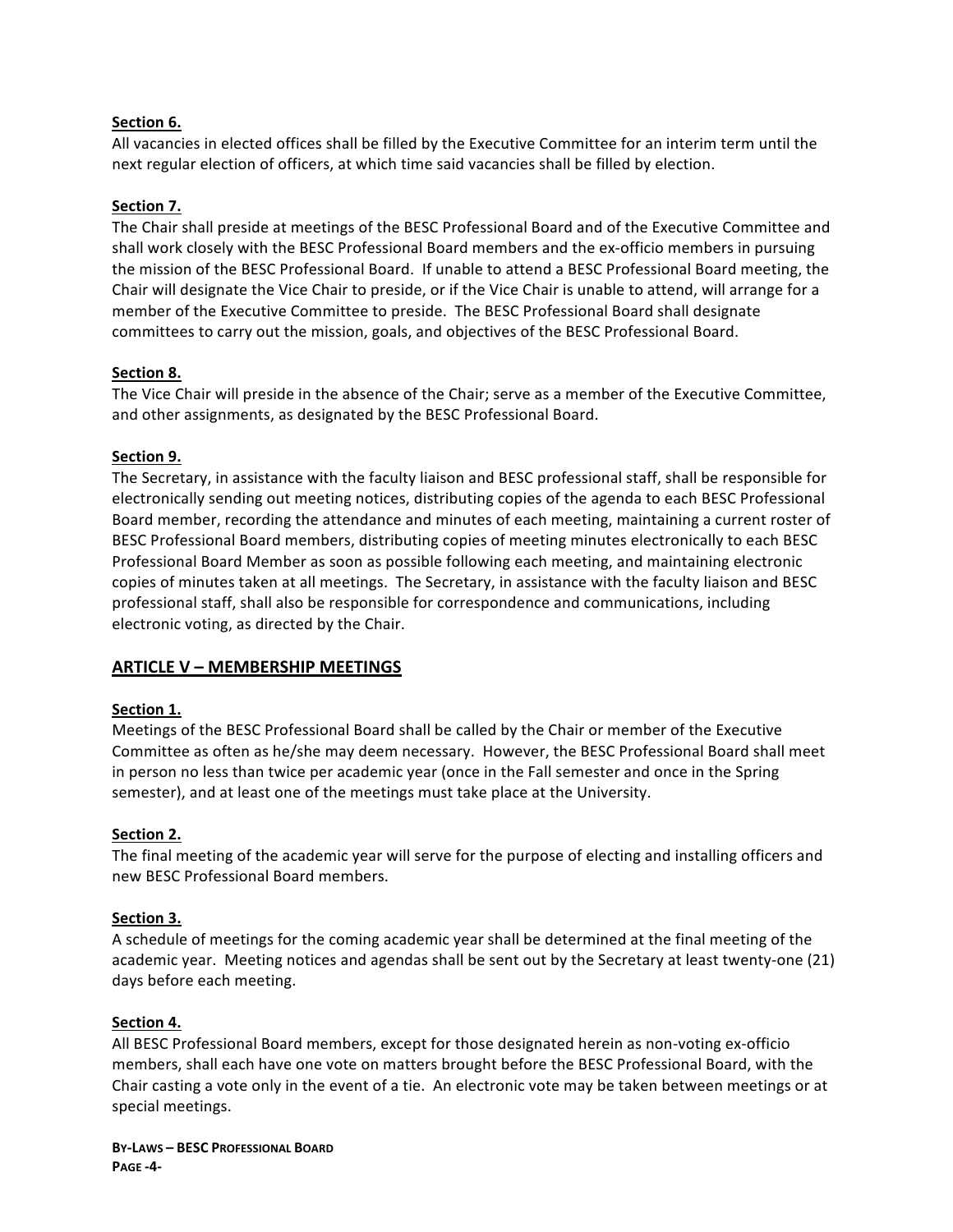# **Section 5.**

Unless otherwise provided by these By-Laws, all actions of the BESC Professional Board shall be determined by a simple majority vote of a quorum of all members. A quorum shall be defined as fifty percent (50%) of the current voting BESC Professional Board members, plus one ("Quorum").

# **Section 6.**

Any member of the Executive Committee can call special meetings. Special meetings can be held by teleconference, videoconference, web-conference or other electronic remote connection provided that the members all have adequate access to such connection. Except in cases of unforeseen emergency, members shall receive at least seven (7) days notice of the special meeting.

# Section 7.

Attendance for the fall and spring academic year meetings shall require in-person physical presence at the meeting, unless otherwise approved prior to the call of order by a majority of the voting members of the Executive Committee.

# **ARTICLE VI – STANDING AND SPECIAL COMMITTEES**

#### **Section 1.**

The Nominating Committee is an ad hoc committee. Standing Committees shall be:

- Executive Committee:
- A committee devoted to financial development, former student outreach and BESC Program marketing;
- A committee devoted to student development and mentoring;
- A committee devoted to faculty and BESC curriculum support.

As the need for additional standing and special committees arise, such committees may be created and appointed by the BESC Professional Board.

#### **Section 2.**

Each standing and special committee shall vote to appoint a chair and co-chair of the committee. The Chair, Vice-Chair and Secretary shall not serve as either the chair or co-chair of a standing committee during the term of their office. No BESC Professional Board member shall chair more than one standing or special committee at a time.

#### **Section 3.**

Each standing and special committee shall develop a charter that shall be approved by a majority vote of the BESC Professional Board. Any ad hoc committee shall not require a charter.

# **ARTICLE VII - PARLIMENTARY AUTHORITY**

The rules contained in the current edition of Robert's Rules of Order Newly Revised shall govern the BESC Professional Board in cases to which they are applicable and in which they are not inconsistent with these By-Laws, those of the University, and any special rules of order the BESC Professional Board may adopt.